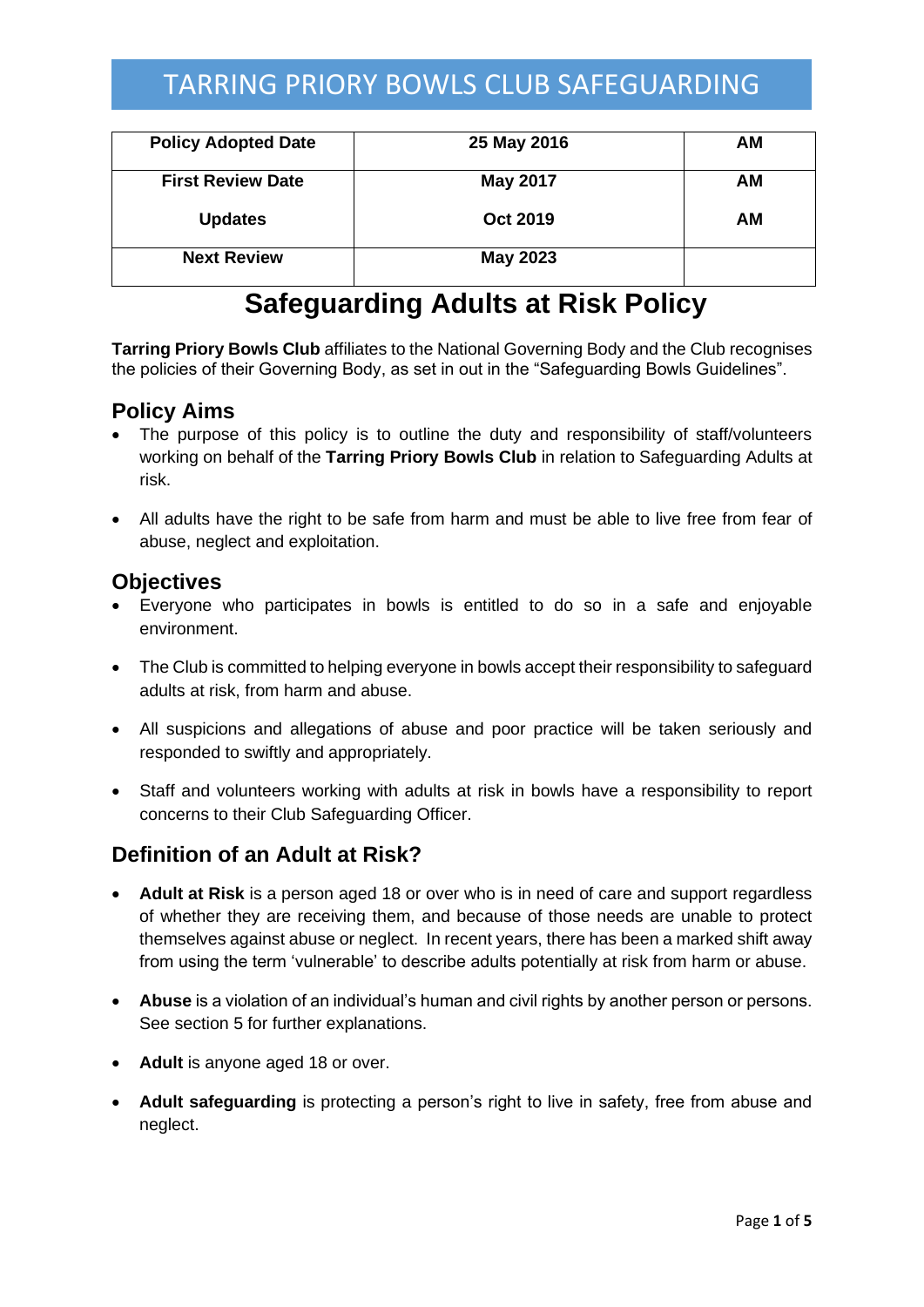• **Capacity** refers to the ability to make a decision at a particular time, for example when under considerable stress. The starting assumption must always be that a person has the capacity to make a decision unless it can be established that they lack capacity (MCA 2005).

#### **Types of Abuse taken from the Care Act 2014**

- **Self-neglect** this covers a wide range of behaviour: neglecting to care for one's personal hygiene, health or surroundings and includes behaviour such as hoarding. In (insert name of your sport) this could be a player whose appearance becomes unkempt, does not wear suitable sports kit and deterioration in hygiene.
- **Modern Slavery** encompasses slavery, human trafficking, forced labour and domestic servitude. Traffickers and slave masters use whatever means they have at their disposal to coerce, deceive and force individuals into a life of abuse, servitude and inhumane treatment. In (insert name of your sport) you may notice that a participant in a team has been missing from practice sessions and is not responding to reminders from team members or coaches.
- **Domestic Abuse**  including psychological, physical, sexual, financial and emotional abuse. It also includes so called 'honour' based violence. Sport may notice a power imbalance between a participant and a family member. For example, a participant with Downs syndrome may be looking quiet and withdrawn when their brother comes to collect them from sessions, in contrast to their personal assistant whom they greet with a smile.
- **Discriminatory** discrimination is abuse which centres on a difference or perceived difference particularly with respect to race, gender or disability or any of the protected characteristics of the Equality Act. This could be the harassing of a club member because they are or are perceived to be transgender
- **Organisational Abuse** including neglect and poor care practice within an institution or specific care setting such as a hospital or care home, for example, or in relation to care provided in one's own home. This may range from one off incidents to on-going illtreatment. It can be through neglect or poor professional practice as a result of the structure, policies, processes and practices within an organisation. In Bowls, this could be training without a necessary break.
- **Physical Abuse**  includes hitting, slapping, pushing, kicking, misuse of medication, restraint or inappropriate sanctions. This could be a coach intentionally striking a bowler.
- **Sexual Abuse**  including rape, indecent exposure, sexual harassment, inappropriate looking or touching, sexual teasing or innuendo, sexual photography, subjection to pornography or witnessing sexual acts, indecent exposure and sexual assault or sexual acts to which the adult has not consented or was pressured into consenting. This could be a fellow bowler who sends unwanted sexually explicit text messages to an adult with learning disabilities they are playing alongside.
- **Financial or Material Abuse**  including theft, fraud, internet scamming, coercion in relation to an adult's financial affairs or arrangements, including in connection with wills,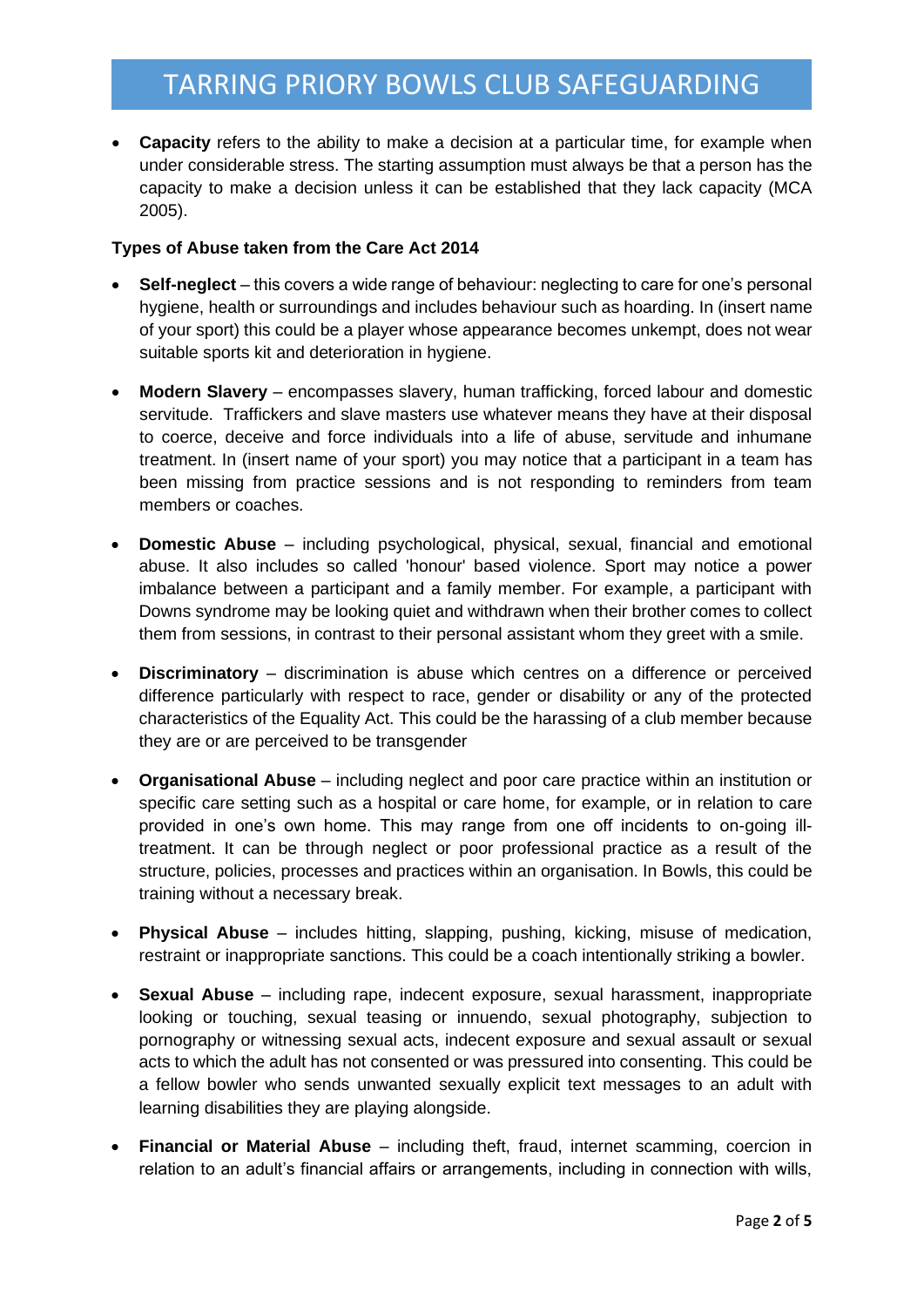property, inheritance or financial transactions, or the misuse or misappropriation of property, possessions or benefits. This could be someone taking equipment from a bowler with dementia.

- **Neglect**  including ignoring medical or physical care needs, failure to provide access to appropriate health social care or educational services, the withholding of the necessities of life, such as medication, adequate nutrition and heating. This could be a coach not ensuring bowlers have access to water.
- **Emotional or Psychological Abuse**  this includes threats of harm or abandonment, deprivation of contact, humiliation, blaming, controlling, intimidation, coercion, harassment, verbal abuse, isolation or withdrawal from services or supportive networks. This could be an athlete threatening another athlete with physical harm and persistently blaming them for poor performance.

Not included in the Care Act 2014 but also relevant:

- **Cyber Bullying**  cyber bullying occurs when someone repeatedly makes fun of another person online or repeatedly picks on another person through emails or text messages, or uses online forums with the intention of harming, damaging, humiliating or isolating another person. It can be used to carry out many different types of bullying (such as racist bullying, homophobic bullying, or bullying related to special educational needs and disabilities) but instead of the perpetrator carrying out the bullying face-to-face, they use technology as a means to do it.
- **Forced Marriage** forced marriage is a term used to describe a marriage in which one or both of the parties are married without their consent or against their will. A forced marriage differs from an arranged marriage, in which both parties' consent to the assistance of a third party in identifying a spouse. The Anti-social Behaviour, Crime and Policing Act 2014 make it a criminal offence to force someone to marry.
- **Mate Crime**  a 'mate crime' as defined by the Safety Net Project is 'when vulnerable people are befriended by members of the community who go on to exploit and take advantage of them. It may not be an illegal act but still has a negative effect on the individual.'
- **Radicalisation** the aim of radicalisation is to attract people to their reasoning, inspire new recruits and embed their extreme views and persuade vulnerable individuals of the legitimacy of their cause. This may be direct through a relationship, or through social media.

#### **Responsibilities and Communication**

• The Tarring Priory Bowls Club Safeguarding Policy will be available to all members, parents, staff, volunteers and participants. It is important that adults at risk are protected from abuse. All complaints, allegations or suspicions must be taken seriously with the Club Safeguarding Officer passing information to the appropriate NGB Safeguarding Officer and informing the appropriate club staff where relevant.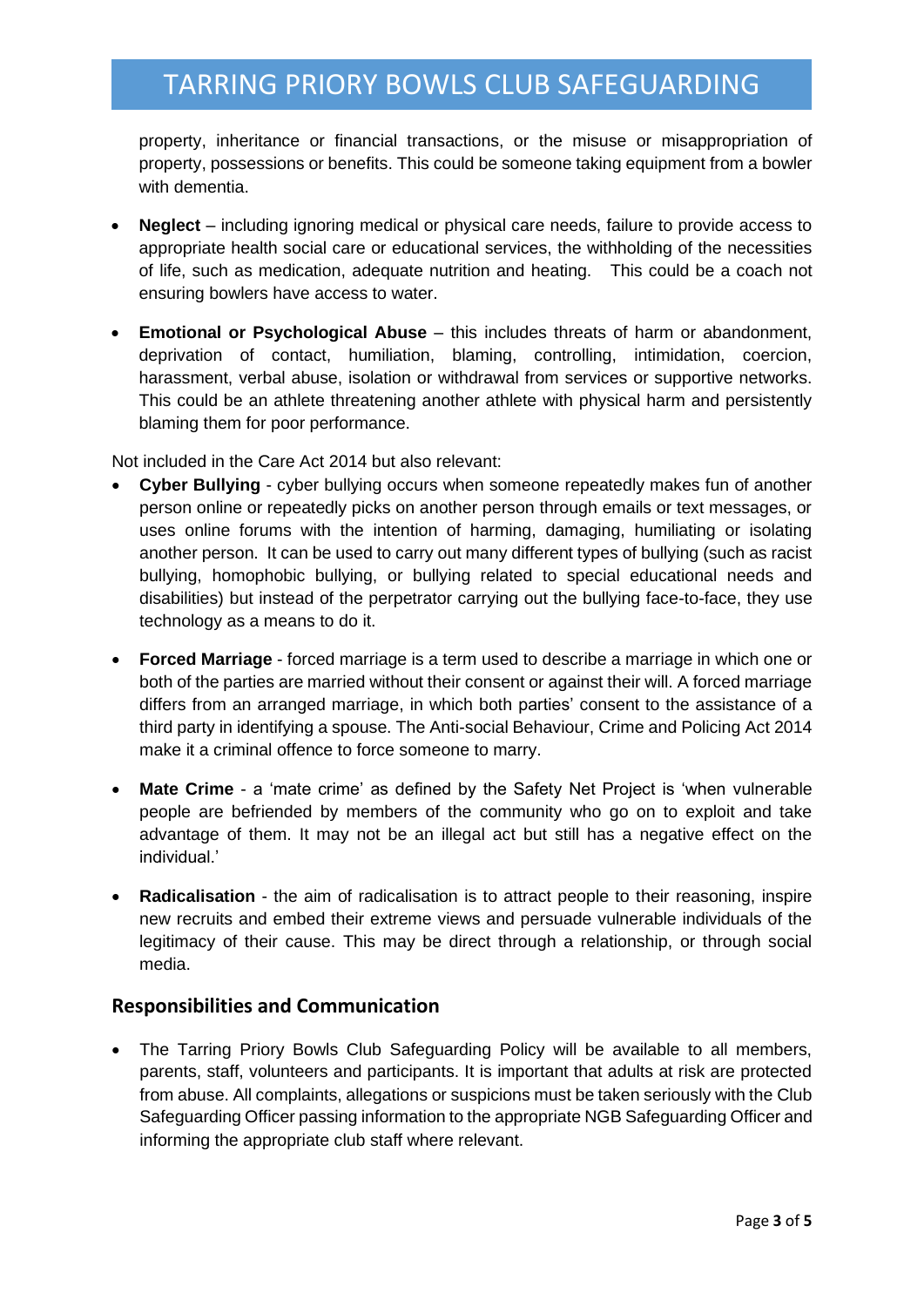• The Club has responsibility for ensuring that the policy and procedures are implemented, including referring any appropriate disciplinary action to the national governing body as appropriate.

## **The Role of Key Individual Agencies**

• **Adult Social Services -** The Department of Health's recent 'No secrets' guidance document requires that authorities develop a local framework within which all responsible agencies work together to ensure a coherent policy for the protection of vulnerable adults at risk of abuse.

All local authorities have a Safeguarding Adults Board, which oversees multi-agency work aimed at protecting and safeguarding vulnerable adults. It is normal practice for the board to comprise of people from partner organisations who have the ability to influence decision making and resource allocation within their organisation.

• **The Police -** The Police play a vital role in Safeguarding Adults with cases involving alleged criminal acts. It becomes the responsibility of the police to investigate allegations of crime by preserving and gathering evidence. Where a crime is identified, the police will be the lead agency and they will direct investigations in line with legal and other procedural protocols.

## **Legal Framework**

- The Care Act 201[4 http://www.legislation.gov.uk/ukpga/2014/23/introduction/enacted](http://www.legislation.gov.uk/ukpga/2014/23/introduction/enacted) sets out a clear legal framework for how local authorities and other parts of the system should protect adults at risk of abuse or neglect. Each Local Authority must have a Safeguarding Adults Board (SAB), in much the same way of Local Safeguarding Children Boards (LSCB). They must lead a multi-agency system that seeks to prevent abuse and neglect and stop it quickly when it happens which includes the NHS, police and Social Care. The Safeguarding Adults Boards (SAB) must meet regularly, develop shared safeguarding plans and publish an annual review of progress. They will carry out Safeguarding Adults Reviews in some circumstances relating to safeguarding failures. The Act also introduces a responsibility for Local Authorities to make enquiries and take any necessary action if an adult with care and support needs could be at risk, even if that adult isn't receiving local authority care and support.
- The Protection of Freedoms Act 2012
- Domestic Violence, Crime and Victims (Amendment) Act 2012
- The Equality Act 2010
- The Safeguarding Vulnerable Groups Act 2006
- Mental Capacity Act 2005
- Sexual Offences Act 2003
- The Human Rights Act 1998